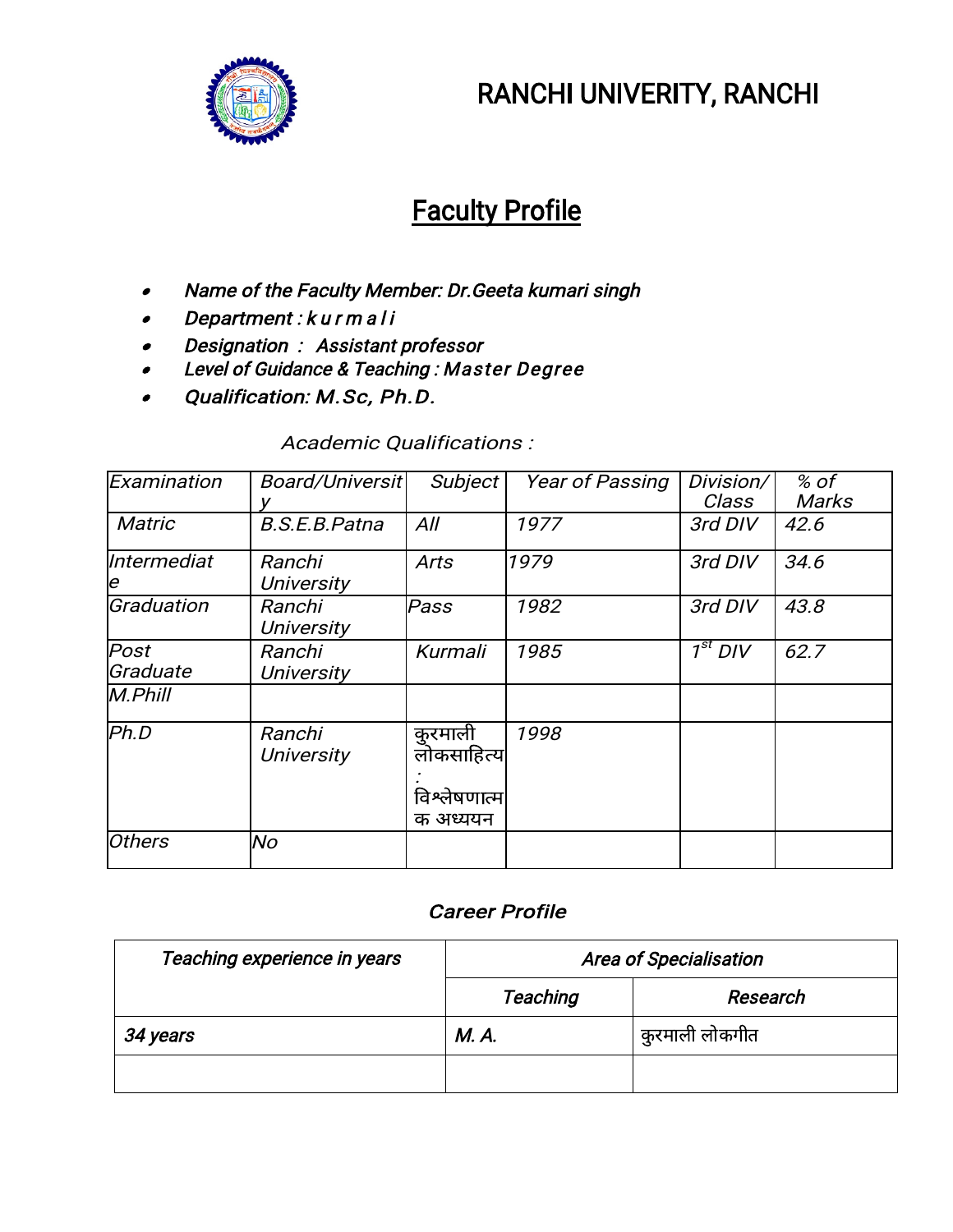Research Guidance : M.Phil/Ph.D. /D.Sc. /D. Litt (May 2017 to till date):

| Name of<br>Research<br>Scholar | <b>Registration No. &amp;</b><br>Date | Topic of research<br>work                                         | <b>Present Status</b><br>(No. of Ph.D.<br>awarded<br>/ongoing) |
|--------------------------------|---------------------------------------|-------------------------------------------------------------------|----------------------------------------------------------------|
| Anita Bharti                   | 2022                                  | खोरठा विवाह गीत <b>ो</b> का<br>साहित्यिक एवं सांस्कृतिक<br>अध्ययन |                                                                |
| Olive dungdung                 | 2019                                  | फॉदर जोवाकिंग जीवन<br>एवं साहित्य                                 |                                                                |

## Books authored/Edited/Co-Author Chapter in Book (May 2017 to till date)

| Name of<br><b>Books</b> | Subje<br>ct | Sole or Co-<br>Author | <b>ISBN</b> | Date of $ $<br>Publicatio | Name of<br><b>Publishers</b> |
|-------------------------|-------------|-----------------------|-------------|---------------------------|------------------------------|
|                         |             |                       |             | n                         |                              |
|                         |             |                       |             |                           |                              |
|                         |             |                       |             |                           |                              |
|                         |             |                       |             |                           |                              |
|                         |             |                       |             |                           |                              |

## Number of Research papers published in Journals/Periodical (May 2017 to till date)

| Sr.<br>No. | Title with page | <b>ISSN</b> | Name of Journal | <b>Date of Publication</b> |
|------------|-----------------|-------------|-----------------|----------------------------|
|            |                 |             |                 |                            |
|            |                 |             |                 |                            |
|            |                 |             |                 |                            |
|            |                 |             |                 |                            |
|            |                 |             |                 |                            |

No. of seminars/conferences/workshop attended/organised (May 2017 to till date):

| Seminar/Conference | Date of<br>Participation | National/International |
|--------------------|--------------------------|------------------------|
|                    |                          |                        |
|                    |                          |                        |
|                    |                          |                        |